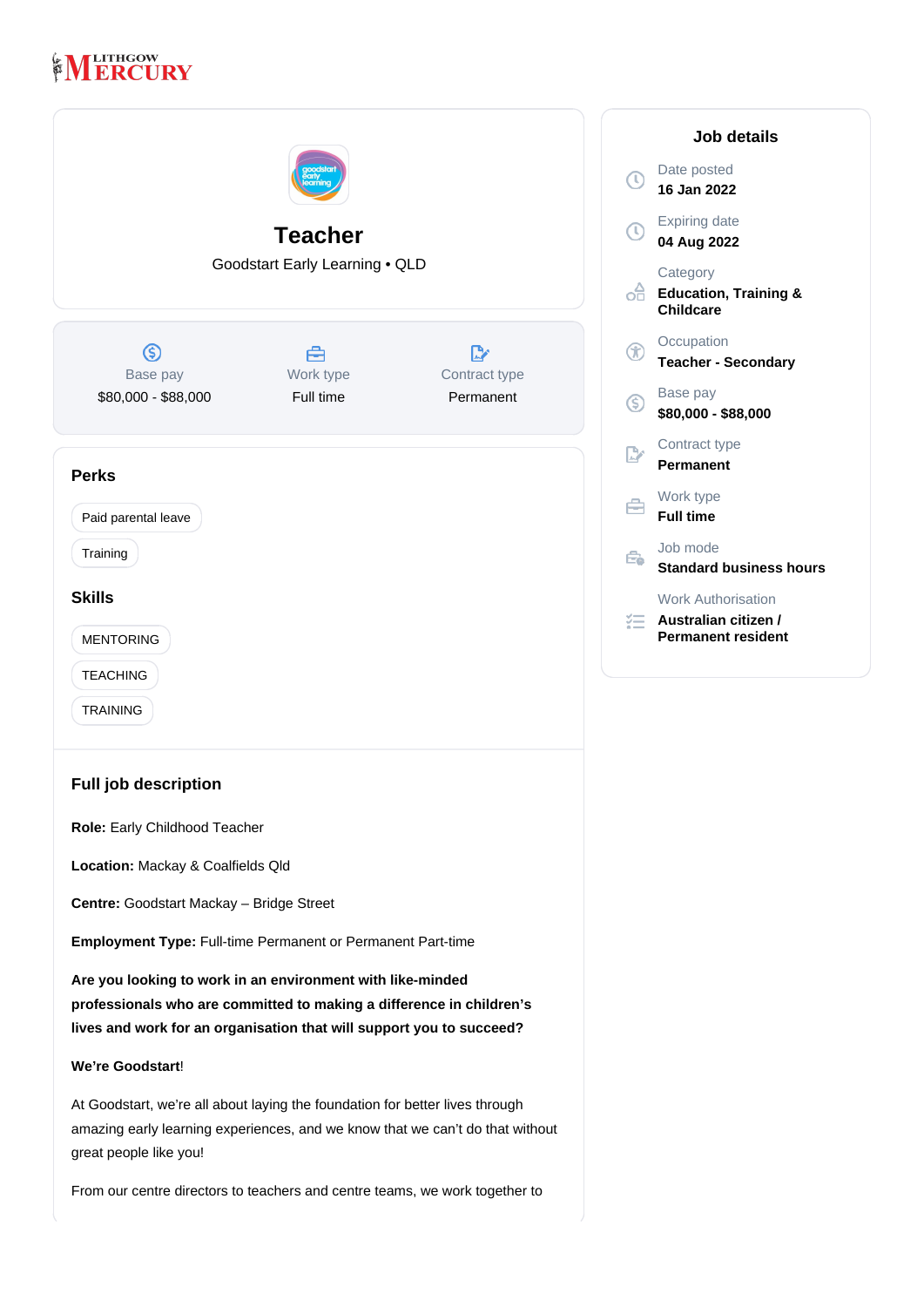make a real difference for children in those crucial early years.

Safety, health and wellbeing are more than just words to us, they are a personal commitment and a promise we make to our children, our families and each other every day.

**We're Goodstart – a not-for-profit with a vision for Australia's children to have the best possible start in life.**

#### **Your Impact!**

As a teacher at Goodstart Mackay, Bridge Street you will inspire a love of learning in children and foster their development through purposeful, intentional teaching practices that are delivered with creativity and energy. You will build meaningful relationships with families, so each child has a strong sense of belonging that supports them to thrive. Your love of teaching will be reflected in how you mentor and guide educational practices in your room, and in your work with the broader centre leadership team to develop, review, and implement high-quality early learning programs, to ensure you're achieving optimal outcomes for children.

#### **You'll help achieve this by :**

- Having a Bachelor of Early Childhood Education or ACECQA Equivalent
- Having passion and enthusiasm to lead a classroom effectively engaging with educators, families and children to implement the educational program
- Having initiative to drive innovation within the Centre
- Having extensive knowledge of the EYLF and understanding of the NQF/NQS
- Building relationships with the children and their families
- Building strong community relationships
- Building healthy relationships with your fellow educators

#### **What Goodstart can offer you:**

**There are so many reasons to join the Goodstart family. Let's start with the benefits!**

- Teacher accreditation/registration we offer state-specific support to help you through this process
- Competitive pay you'll get paid on par with state primary school teachers - \$33.00 - \$46.00 per hour
- Paid professional development we offer a range of opportunities to grow your skills and your career
- Wellbeing focus you'll get two extra days off per year
- Additional Leave you'll have the option to purchase extra leave for even greater work life balance
- 4 weeks paid parental leave increasing to 6 weeks from December 2023
- Retail and childcare discounts you'll save money on insurance, travel